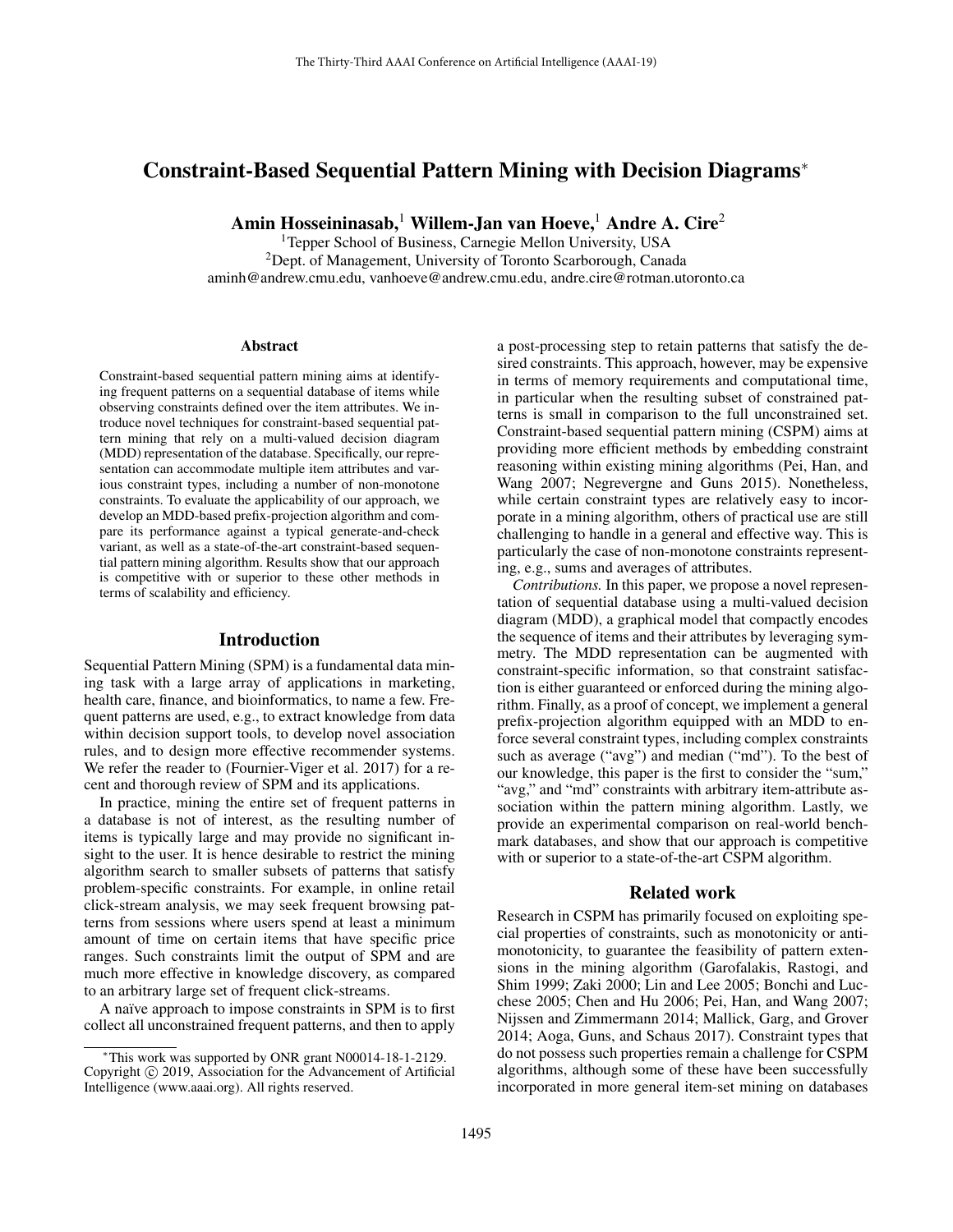Table 1: Example  $SD$ , with attributes of time and price.

<span id="page-1-0"></span>

| $S_{\rm ID}$  | Sequence: $\{(item, time, price)\}$               |
|---------------|---------------------------------------------------|
|               | $\langle (B,1,5), (B,3,3) \rangle$                |
| $\mathcal{L}$ | $\langle (B,3,3), (A,8,1), (B,9,3) \rangle$       |
| 3             | $\langle (C, 2, 1), (C, 5, 2), (A, 8, 3) \rangle$ |

where events have no specific order (Soulet and Crémilleux [2005;](#page-7-11) [Bistarelli and Bonchi 2007;](#page-7-12) [Bonchi and Lucchese](#page-7-13) [2007;](#page-7-13) [Le Bras, Lenca, and Lallich 2009;](#page-7-14) [Leung et al. 2012\)](#page-7-15), as well as in CSPM when items and attributes are interchangeable [\(Pei, Han, and Wang 2007\)](#page-7-1).

Recently, constraint programming (CP) has emerged as a successful tool for CSPM [\(Negrevergne and Guns 2015;](#page-7-2) [Kemmar et al. 2016;](#page-7-16) [Kemmar et al. 2017;](#page-7-17) [Aoga, Guns, and](#page-7-10) [Schaus 2017;](#page-7-10) [Guns et al. 2017\)](#page-7-18). CP search techniques, albeit general, can potentially be more efficient when compared to specialized CSPM algorithms. Nonetheless, they still rely on constraint-specific properties to effectively prune undesired patterns.For example, [\(Aoga, Guns, and Schaus 2017\)](#page-7-10) show how to effectively implement a number of prefix anti-monotone constraints into CP, but indicate that postprocessing is still required to handle monotone constraints such as the minimum span.

Graphical representations of a database have been shown to be effective in item-set mining [\(Han et al. 2004;](#page-7-19) [Pyun,](#page-7-20) [Yun, and Ryu 2014;](#page-7-20) [Borah and Nath 2018\)](#page-7-21) and SPM [\(Masseglia, Poncelet, and Teisseire 2009\)](#page-7-22). Previous works have also applied binary decision diagrams as a database modeling tool [\(Loekito and Bailey 2006;](#page-7-23) [Loekito and Bailey](#page-7-24) [2007;](#page-7-24) [Loekito, Bailey, and Pei 2010;](#page-7-25) [Cambazard, Hadzic,](#page-7-26) [and O'Sullivan 2010\)](#page-7-26), which are effective when the sequences of the database are similar, but typically do not scale otherwise. We show that our MDD representation retains its size regardless of the similarity between sequences, and provides a more concise representation in the context of SPM.

## Problem definition

We next formally describe the SPM problem and then discuss the handling of constraints.

### The SPM database and mining algorithm

The SPM database consists of a set of events, which are modeled by a set of literals I denoted by *items*. Items  $i \in I$ are associated with a set of *attributes*  $\mathbb{A} = \{A_1, ..., A_{|\mathbb{A}|}\};$ for example, attributes can be price, quality, or time. A *sequence database* SD is defined as a collection of N item sequences  $\{S_1, S_2, \ldots, S_N\}$ , where all sequences are ordered with respect to the same attribute  $A \in A$ ; e.g., occurrence in time. Table [1](#page-1-0) illustrates an example  $\mathcal{SD}$  with  $N := 3$ ,  $|I| := 3$ , and  $M :=$  $\max_{n \in \{1, ..., N\}} \left\{ |S_n| \right\} = 3$ , where items

 $i \in I$  are associated with time and price attributes.

The SPM task asks for the set of frequent *patterns* within SD. A pattern  $P = \langle i_1, i_2, \ldots, i_{|P|} \rangle$  is a subsequence of some  $S \in \mathcal{SD}$ . Let  $S[j]$  denote the  $j^{th}$  position (i.e., item) of sequence S. A subsequence relation  $P \leq S$  holds if and

only if there exists an embedding  $e : e_1 \le e_2 \le ... \le e_{|P|}$ such that  $S[e_i] = i_j, i_j \in P$ . For example,  $P = \langle A, B \rangle$ is a subsequence of  $S = \langle A, B, C, B \rangle$  with two possible embeddings  $(1, 2)$  or  $(1, 4)$ . We define a super-sequence relation  $S \succeq P$  analogously, with " $\leq$ " replaced by " $\geq$ ". A pattern is frequent if it is a subsequence of at least  $\theta$  number of sequences in  $\mathcal{SD}$ , where  $\theta$  is a given frequency threshold.

The two best-known mining algorithms for SPM are the Apriori algorithm introduced by [\(Agrawal, Srikant, and oth](#page-7-27)[ers 1994\)](#page-7-27), and the prefix-projection algorithm introduced by [\(Han et al. 2001\)](#page-7-28). Both are iterative procedures and operate by extending frequent patterns one item at a time. In Apriori, candidate patterns are generated by expanding a pattern with all available items, and thereafter checking the frequency of generated candidates. As candidates may or may not be frequent, the Apriori algorithm suffers from the exponential explosion of the number of generated candidates and redundancy. The prefix-projection algorithm, in turn, operates by projecting each sequence  $S \in \mathcal{SD}$  onto a smallest subsequence  $\overline{S} = \langle i_1, i_2, \ldots, i_j \rangle$ , denoted by *prefix*, and searching for frequent items in this reduced database. Any sequence that is obtained by extending a frequent prefix is guaranteed to be frequent in the original database. Prefixprojection is more efficient than the Apriori algorithm as it rules out infrequent patterns more effectively, but it requires the full database to be in memory [\(Han et al. 2001\)](#page-7-28).

#### Constraint satisfaction in CSPM

A constraint  $C_{type}(\cdot)$  is a Boolean function imposed on either the patterns or their attributes. A pattern  $P$  satisfies a constraint if and only if  $C_{type}(P) = true$ . The objective of CSPM is to find all frequent patterns that satisfy a set of user-defined constraints. In particular, the challenge of CSPM is to impose constraints during the mining algorithm, rather than post-processing mined patterns for constraint satisfaction.

The standard framework for CSPM is to classify constraints as being monotone or anti-monotone, as such constraint are easy to handle within the mining algorithm [\(Pei,](#page-7-1) [Han, and Wang 2007\)](#page-7-1).<sup>[1](#page-1-1)</sup> A constraint is *monotone* if its violation by a sequence S implies that all subsequences  $S \preceq S$ also violate the constraint.

A constraint is *anti-monotone* if its violation by a sequence S implies violation by all super-sequences  $\hat{S} \succeq S$ . Table [2](#page-2-0) lists common constraint types with their characterization. The concepts of monotonicity, anti-monotonicity, and violation are analogously extended to prefixes.

Constraints that are neither monotone nor anti-monotone are called *non-monotone* and are the most challenging to enforce during mining. While dedicated approaches have been developed for certain non-monotone constraints [\(Pei,](#page-7-1) [Han, and Wang 2007\)](#page-7-1), they are otherwise handled by postprocessing [\(Aoga, Guns, and Schaus 2017\)](#page-7-10). Our goal is to develop a generic platform to handle non-monotone constraints effectively.

<span id="page-1-1"></span> $<sup>1</sup>A$  third classification is succinctness, which allows immediate</sup> pattern generation using a formula rather than an algorithm.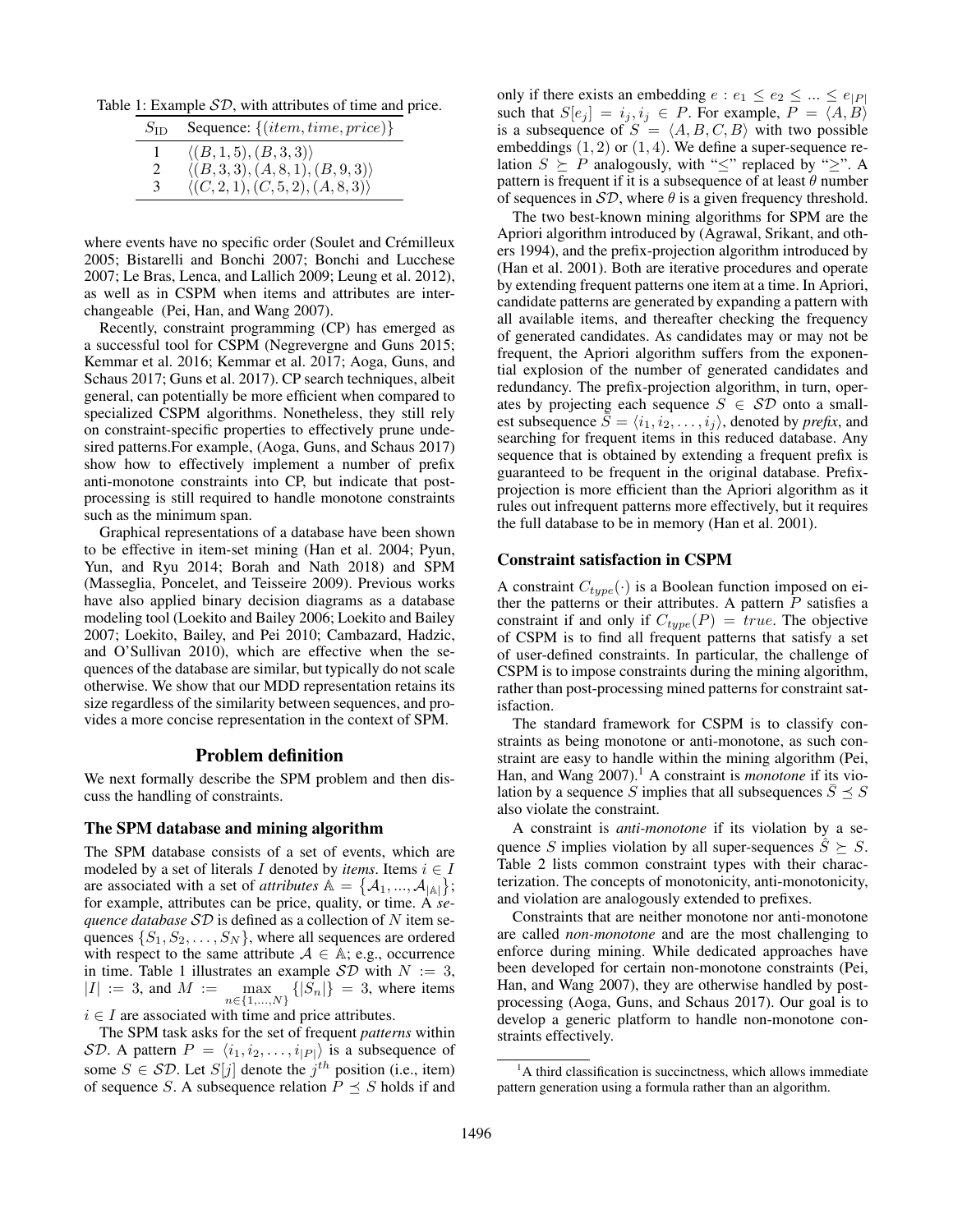<span id="page-2-0"></span>Table 2: Characterization of constraints as monotone (M), anti-monotone (AM), or non-monotone (NM) for SPM.

| Name                | $Construction: = definition$                                                                                                | М | AМ       | NM |
|---------------------|-----------------------------------------------------------------------------------------------------------------------------|---|----------|----|
| Maximal<br>Sup-Patt | $C_{m,r}(P) := \nexists P' \in \mathcal{SD} : P \prec P'$<br>$C_{snt}(P) := \exists P' \in \mathcal{SD} : P' \prec P$       |   |          |    |
| Length              | $C_{len}(P) > c :=  P  > c$<br>$C_{len}(P) \leq c$                                                                          |   |          |    |
| Reg Expr            | $C_{reg}(P) := P[i] \in I \subset I$                                                                                        |   | $^\star$ |    |
| Gap                 | $C_{aan}(\mathcal{A}) \leq c := \alpha_i - \alpha_{i-1} \leq c$<br>$\alpha_i \in \mathcal{A}, 2 \leq j \leq  P $            |   | $^\star$ |    |
|                     | $C_{aan}(\mathcal{A}) \geq c$                                                                                               |   |          |    |
| Span                | $C_{snn}(\mathcal{A}) \leq c := \max \{ \mathcal{A} \} - \min \{ \mathcal{A} \} \leq c$<br>$C_{snn}(\mathcal{A}) > c$       |   |          |    |
| Max/Min             | $C_{max}(\mathcal{A}) \geq c$ , $C_{min}(\mathcal{A}) \leq c$<br>$C_{max}(\mathcal{A}) \leq c, C_{min}(\mathcal{A}) \geq c$ |   |          |    |
| <b>Stats</b>        | $C_{sum}(\mathcal{A}), C_{avg}(\mathcal{A}), C_{var}(\mathcal{A}), C_{med}(\mathcal{A})$                                    |   |          |    |

<sup>⋆</sup>Not anti-monotone, but prefix anti-monotone.

## An MDD representation for SD

MDDs are widely applied as an efficient data structure in verification problems [\(Wegener 2000\)](#page-7-29) and were more recently introduced as a tool for discrete optimization and constraint programming [\(Bergman et al. 2016\)](#page-7-30). Here, we use an MDD to fully encode the sequences from  $\mathcal{SD}$ ; we refer to such data structure as an *MDD database*. We show how constraint satisfaction is achieved by storing constraint-specific information at the MDD nodes, thereby removing the need to impose constraint-specific rules in a mining algorithm.

#### MDD construction for the SPM problem

An MDD  $M = (U, A)$  is a layered directed acyclic graph, where  $U$  is the set of nodes, and  $A$  is the set of arcs. Set  $U$  is partitioned into layers  $(l_0, l_1, ..., l_{m+1})$ , such that layers  $l_i$ :  $1 \le i \le m$  correspond to position (item) i of a sequence  $S \in$ SD. Layers  $l_0$ , and  $l_{m+1}$  consist of single nodes, namely the root node  $r \in l_0$ , and the terminal node  $t \in l_{m+1}$ . The root and terminal node are used to model the start and end of all sequences, respectively. Figure [1.](#page-2-1)a shows the MDD database model for the SD of Table [1.](#page-1-0)

Layers  $l_j, 1 \leq j \leq m$ , contain one node per item  $i \in I$ :  $\exists S \in \mathcal{SD}, S[j] = i$ , and model the possible items at position j of all sequences  $S \in \mathcal{SD}$ . For example, layer 1 of the MDD database in Figure [1.](#page-2-1)a has two nodes corresponding to items  $B, C$ , and no node associated to item  $A$ . To distinguish which nodes are associated to which sequences  $S \in \mathcal{SD}$ , we define labels  $d_u$  for nodes  $u \in U$ , and store the associated sequence index  $S_{\text{ID}}$  in  $d_u$ . The first label of node B at layer 1 of Figure [1.](#page-2-1)a, indicates that sequences 1 and 2 contain item  $B$  at their first position. In addition, we store the attribute labels associated with the item, one per  $S_{ID}$  at each node. For example, in Figure [1.](#page-2-1)a we store the time and price attributes.

An arc  $a = (u, v) \in A$ , is directed from a node  $u \in l_i$ to a node  $v \in l_{j'} : j' > j$ , and represents the next possible item after node  $u$ , for all sequences in  $\mathcal{SD}$ . Similar to nodes  $u \in U$ , labels  $d_a$  are defined for arcs  $a \in A$  and store their associated sequences. A sequence  $S$  is thus represented by a path from  $r$  to  $t$ , following the nodes and arcs associated to  $S_{\text{ID}}$ . As we will search the MDD for patterns during the



<span id="page-2-1"></span>Figure 1: MDD database for the example SD in Table [1.](#page-1-0) Arcs skipping layers are not shown for clarity.

mining algorithm, we explicitly allow arcs to skip layers. That is, arc  $(u, v) \in A$  can refer to any pair of nodes u, v on an  $r-t$  path  $P$  representing a sequence  $S$ . In Fig. [1](#page-2-1) we only depict the arcs that represent the original sequences in SD, for clarity. For example, the arc between node  $B$  at layer 1 and node B at layer 3 (following sequence  $S_{\text{ID}} = 2$ ) is formally defined but omitted from the picture. Observe that any prefix or subsequence is represented by a partial path in the MDD, possibly using the arcs that skip layers. Lastly, we note that the MDD database (without imposed constraints) is built by a single scan of the database.

#### Imposing constraints on the MDD database

We use the MDD structure to enforce certain constraints on the MDD database itself. This has three main benefits, as follows. First, constraint satisfaction is performed only once, and not once per projected database as in the prefixprojection algorithm. Second, several constraints can be considered simultaneously, as opposed to iterative methods that consider each constraint individually and incur larger computational costs. Lastly, imposing constraints results in a smaller MDD, and consequently reduced computational requirements for the mining algorithm.

A constraint  $C_{type}$  can be imposed directly on the MDD if it is prefix monotone or prefix anti-monotone. That is, the feasibility of extending a pattern  $P$  ending at item  $i$  by an item  $i'$ , is only dependent on the relationship between consecutive items  $i, i'$ . Examples of such constraints are the gap and regular expression constraints. An infeasible extension of such constraints is prevented by not creating an arc between their respective nodes. For example, if item  $i$  cannot be followed by item  $i'$ , then no arc of the MDD database is constructed between their corresponding nodes.

Constraints on the MDD database are incorporated during its construction. In particular, the MDD database is built in increments using a backwards induction on the position j of a sequences  $S \in \mathcal{SD}$ . A backwards induction is chosen, as it allows us to gather constraint-specific information, used for constraint satisfaction later in the mining algorithm. For sequence  $S$ , the algorithm starts from the node corre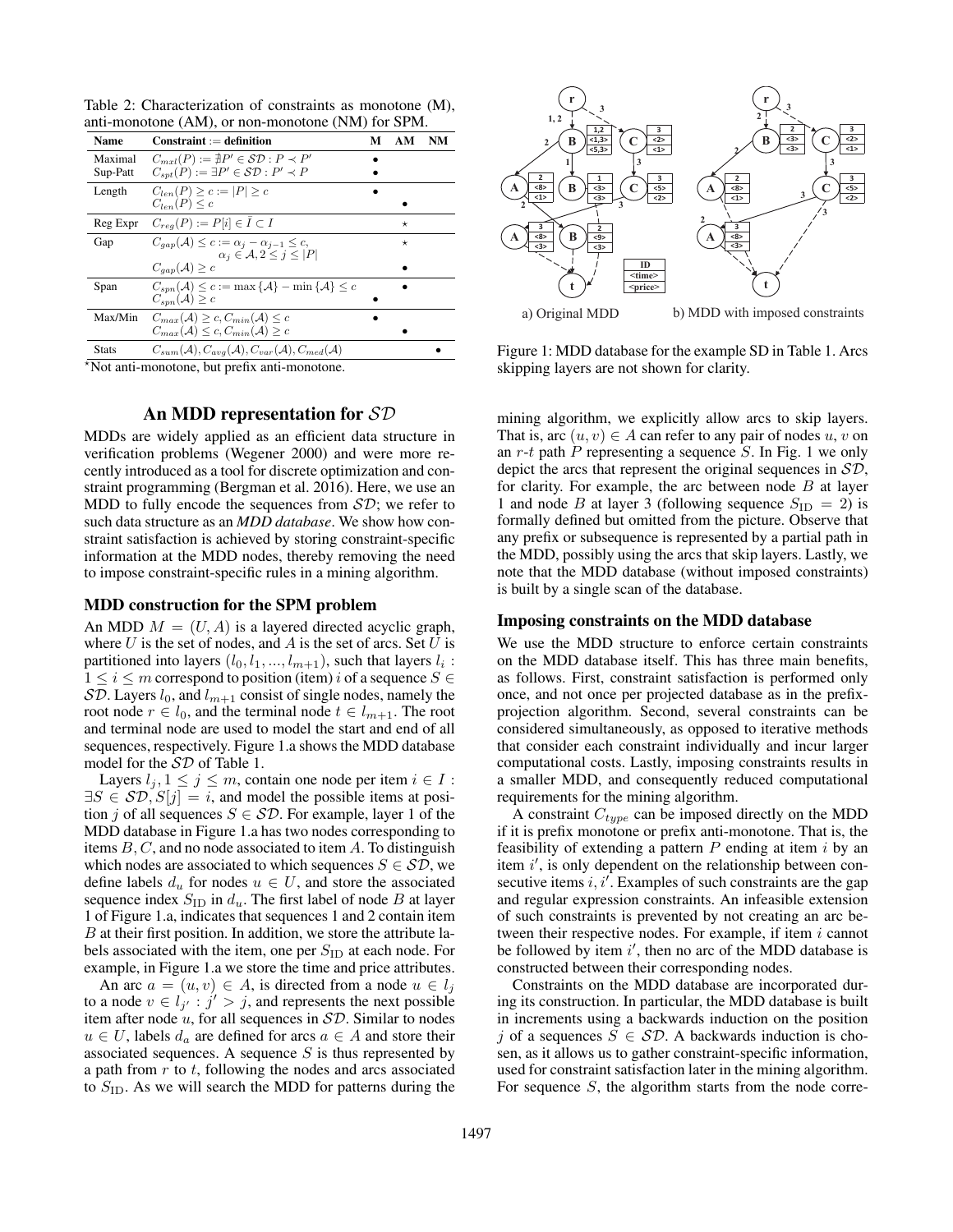sponding to the item at position  $S[j] : j = |S|$ , and checks whether this item may be used to extend a pattern ending in any of the sequence's previous items  $i \in l_{j'} < l_j$ . Whenever an extension is feasible, an arc  $(u, v)$  is created between the items' respective nodes in the MDD. The algorithm then increments and repeats the same procedure for the item in position  $j - 1$ .

By the construction above, a node connects to all nodes representing a feasible extension with respect to the imposed constraints. Thus, the mining algorithm needs only to search the children of a node  $u \in U$  to extend any pattern ending at u. Figure [1.](#page-2-1)b shows an example of imposing constraint  $C_{gap}(time) \geq 3$  on the MDD database of Figure [1.](#page-2-1)a.

Imposing constraints on the MDD database can be made more efficient by exploiting their properties such as antimonotonicity. For example, given an anti-monotone constraint, if the extension of item i at  $S[j]$  to an item at position  $S[j']$  is infeasible, it is guaranteed that any extension of *i* to items  $S[k]: k \geq j'$  is also infeasible. If a constraint is non-monotone, we are required to check its satisfaction for all possible extensions, which is done only if all monotone and anti-monotone constraints are satisfied.

Not all constraints can be imposed on the MDD database. The satisfaction of such constraints is performed during the mining algorithm, discussed in the next section.

## Pattern mining with MDD databases

In this section, we discuss how to perform constraint reasoning by incorporating specific information into the MDD nodes. Such information is used to establish conditions to efficiently remove infeasible patterns from the database.

### Information exploitation for effective mining

By construction, an  $r-u$  path in the MDD database represents the prefix of a pattern ending at node  $u$ . Similarly, any extension of this prefix is modeled by a  $u-t$  path. Postprocessing patterns for constraint satisfaction corresponds to checking the feasibility of all  $u-t$  paths. We can, however, exploit the MDD structure to determine whether it is possible to extend an infeasible pattern to a feasible one. This is achieved by augmenting the MDD nodes with constraintspecific information that allow us to perform such reasoning.

For instance, consider a constraint  $C_{min}(price) \geq 5$  and the extension of an infeasible pattern ending at node  $u$ , as shown in Figure [2.](#page-3-0) Observe that only one  $u-t$  path results in a feasible pattern. Instead of explicitly searching all  $u-t$ paths, we can store the minimum price reachable from nodes  $u \in U$ , during the MDD construction, and then use it to guarantee that a feasible extension exists.

## Categories of constraint-specific information

We now describe constraint-specific information for a number of practical constraint classes. We only present the proof for lower bound constraints; upper bound conditions can be established analogously. We define  $\alpha^u \in A$  to be the attribute value of item  $i$  at node  $u$  of the MDD.



<span id="page-3-0"></span>Figure 2: Extending a pattern ending at node  $u$ , with constraint  $C_{min}(\mathcal{A}) \geq 5$ . The label at each node represents the attribute of the item.

**Span constraint:** Let  $\beta_1^u$  and  $\beta_2^u$  denote the minimum and maximum values of  $\alpha$  reachable from u, respectively. Values  $\beta_1^u$  are initially set to  $\alpha^u$ . When adding an arc  $(u, v)$ , we update  $\beta_1^u \leftarrow \beta_1^v$  if  $\beta_1^u > \beta_1^v$ , and  $\beta_2^u \leftarrow \beta_2^v$  if  $\beta_2^u \leftarrow \beta_2^v$  for node v. By this procedure,  $\beta_1^u, \beta_2^u$  give the minimum and maximum values of  $\alpha$  reachable from u. Proposition [1](#page-3-1) proves that by using these variables, we can guarantee the satisfaction of the span constraint.

<span id="page-3-1"></span>Proposition 1. *An infeasible pattern* P *can be extended to a feasible pattern with respect to*  $C_{spn}(\alpha) \geq c$  *if and only if* 

$$
\max \left\{ \max_{\alpha \in P} \left\{ \alpha \right\}, \beta_2^u \right\} - \min \left\{ \min_{\alpha \in P} \left\{ \alpha \right\}, \beta_1^u \right\} \ge c.
$$

*Proof.* The necessity is straightforward. For the converse, assume  $\alpha^{\max} - \alpha^{\min} < c$ . Then no u-t path contains values of  $\alpha$  such that P can become feasible.  $\Box$ 

**Sum constraint:** Let  $\beta^u$  denote the maximum sum of values  $\alpha$  reachable from u. We first initialize  $\beta^u \leftarrow \alpha^u$ . Next, when adding an arc  $(u, v)$ , we update  $\beta^u \leftarrow \beta^v + \alpha^u$  if  $\beta^u < \beta^v + \alpha^u$ , which results in the maximum sum possible to be stored for node  $u$ . Proposition [2](#page-3-2) proves that this information is sufficient.

<span id="page-3-2"></span>Proposition 2. *There exists a feasible extension from node* u *with respect to each individual constraint if and only if* ∑  $\alpha \in F$  $\alpha + \beta^u \geq c.$ 

*Proof.* The necessity is straightforward. For the converse, assume ∑  $\alpha \in F$  $\alpha + \beta^u < c$ . By the construction of  $\beta^u$ , we can conclude ∑  $\alpha \in F$  $\alpha + \sum$  $\alpha \in (u,t)$  $\alpha < c$ , for all *u*- paths.

**Average constraint:** Let  $\beta_1^u$  denote a sum of values  $\alpha$  on a *u*-t path, and  $\beta_2^u$  denote the number of attributes  $\alpha$  contributing to the sum in  $\beta_1^u$ . For constraint  $C_{avg}(\alpha) \geq c$ , and any pattern  $P$  ending at node  $u$ , our objective is to generate values of  $\beta_1^u$ ,  $\beta_2^u$  that give the maximum possible average  $\sum_{\alpha \in P} \alpha + \beta_1^u$ 

 $\frac{\epsilon P}{|P| + \beta_2^u}$  above the threshold c.

The generation of  $\beta_1^u$  depends on the value c of constraint  $C_{avg}(\alpha) \geq c$ . Initially we set  $\beta_1^u = \alpha^u$ , and  $\beta_2^u = 1$ . When adding an arc  $(u, v)$  during the construction of the MDD, we update  $\beta_1^u \leftarrow \alpha^u + \beta_1^v, \beta_2^u \leftarrow \beta_2^v + 1$  if  $(\alpha^u + \beta_1^v)$  $c(1+\beta_2^v) \geq \beta_1^u - c\beta_2^u$ . This ensures that the best values to maximize  $\sum_{\alpha \in P} \alpha + \beta_1^u$  $\frac{\epsilon P}{|P|+\beta_2^u}$  are generated, proven in Lemma [3.](#page-4-0)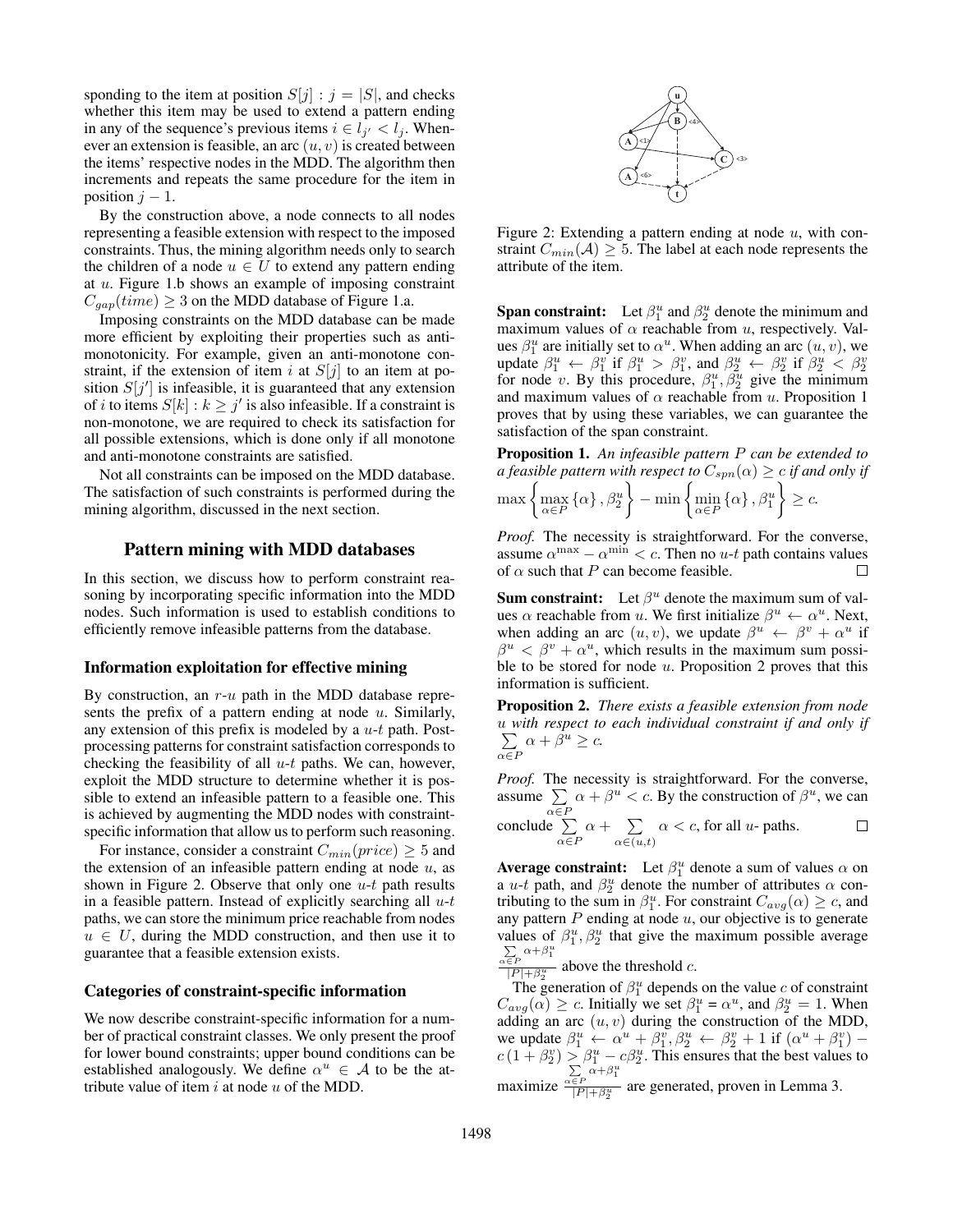<span id="page-4-0"></span>**Lemma 3.** *For constraint*  $C_{avg}(\alpha) \geq c$ *, the update procedure above generates values*  $\beta_1^{\hat{u}}, \beta_2^{\hat{u}}$  that give the maximum *average*  $\sum_{\alpha \in P} \alpha + \beta_1^u$ |P |+β u 2 *above threshold* c*, for a pattern* p *ending at node* u*.*

*Proof.* Proof by induction. By the initial definitions of  $\beta_1^u, \beta_2^u$ , the statement is true for any u in the last layer  $l_m$  of the MDD. Now assume the statement holds for all nodes in layer greater than  $l_j$ . For nodes u in layer  $l_j$  we choose the path giving the maximum average  $\max_{u \to t}$  $\int \sum_{\alpha \in P} \alpha + \beta_1^v + \alpha^u$  $\frac{P}{|P| + \beta_2^v + 1} - c$ } =  $\max_{u \in \mathcal{U}} {\beta_1^v + \alpha - c(\beta_2^v + 1)}.$ 

Proposition [4](#page-4-1) shows that  $\beta_i^1$ ,  $\beta_u^2$  are the only required information to check satisfaction of the maximum average constraint. The proof for the minimum average constraint is similar, and omitted for brevity.

<span id="page-4-1"></span>**Proposition 4.** It suffices to record  $\beta_1^u$ ,  $\beta_2^u$  as defined above, *to check satisfaction for the minimum average constraint*  $C_{avg}(\alpha) \geq c$ .

*Proof.* The maximum average reachable from node u is  $\frac{\beta_1^u}{\beta_2^u}$ 2 by definition. Therefore, if  $\sum_{\alpha \in P} \alpha + \beta_1^u$  $\frac{\epsilon P}{|P| + \beta_2^u} < c$ , then no  $(u, t)$ paths exists that satisfies  $C_{avg}(\alpha) \geq c$  for a pattern ending at node u.

**Median constraint:** Let  $\beta_1^u$  denote the maximum difference of the number of values  $\alpha \geq c$  and the number of values  $\alpha < c$ , between all possible paths u-t, i.e.  $\beta_1^u$  =  $\max_{u \in \mathcal{U}} \{ \big| \{ \alpha \in u \cdot t : \alpha \geq c \} \big| - \big| \{ \alpha \in u \cdot t : \alpha < c \} \big| \}.$  Further, let  $\beta_2^u$  denote the maximum of values  $\alpha < c$  contributing to the count in  $\beta_1^u$ , and  $\beta_3^u$  denote the minimum of values  $\alpha \geq c$  contributing to the count in  $\beta_1^u$ . Observe that the satisfaction of  $C_{med}(\alpha) \geq c$  can be determined using values  $\beta_1^u$  to  $\beta_3^u$ . Namely, if  $\beta_1^u > 0$  then there exists more values  $\alpha$  above  $c$  than below it, guaranteeing satisfaction. Similarly if  $\beta_1^u < 0$  the median constraint is violated. If  $\beta_1^u = 0$  then we calculate the average  $\frac{\beta_2^u + \beta_3^u}{2}$  which gives the median.

The generation of  $\beta_1^u$  to  $\beta_3^{\overline{u}}$  depends on the constant c. Initially, we set  $\beta_1^u = 0$ ,  $\beta_2^u = \min_{\alpha \in S} {\alpha} - 1$ ,  $\beta_3^u = \alpha^u$  for all nodes  $u : \alpha^u \geq c$ , and  $\beta_1^u = 0$ ,  $\beta_2^u = \alpha^u$ ,  $\beta_3^u = \max_{\alpha \in S} {\alpha} + 1$ for all remaining nodes. Next, during the construction of the MDD, for a node  $u$ , we find the path  $u-t$  that has the highest potential to extend an infeasible pattern  $P$  ending at  $u$ to a feasible one. The best path  $u-v-t$ , denote  $v-t$ , is a path that contains a feasible extension for  $P$  given any other feasible extensions available by the remaining  $u-v'$ -t paths, denote  $v'$ -t. We prove four dominance rules that when satisfied, guarantee this for  $v-t$ .

The first rule is if  $\beta_1^v > \beta_1^{v'}$ , proven valid in Lemma [5.](#page-4-2)

<span id="page-4-2"></span>**Lemma 5.** *If*  $\beta_1^v > \beta_1^{v'}$  *holds, and extension of a pattern P by path* v ′ *-*t *is feasible, so is the extension of* P *by path* v*-*t*.*

*Proof.* Let  $\beta_1^p$  denote the difference of the number of values  $\alpha \in P : \alpha \geq c$  to the number of values  $\alpha \in P : \alpha < c$ . Then,  $\beta_1^p + \beta_1^v > \beta_1^p + \beta_1^v'$ , meaning there is a greater number of values  $\alpha \geq c$  on path  $v$ -t, compared to path  $v'$ -t.  $\Box$ 

All other conditions require  $\beta_1^v = \beta_1^{v'}$ . For these conditions, we first calculate  $med_{v'} = \frac{\bar{\beta_2}^{\nu'} + \beta_3^{\nu'}}{2}$ ,  $med_v =$  $\beta_2^v + \min\{\beta_3^v, \alpha^v\}$  $\frac{\Gamma\{p_3,\alpha\}}{2}$ . Conditions two to four are proved in [6.](#page-4-3)

<span id="page-4-3"></span>**Lemma 6.** *Given*  $\beta_1^v = \beta_1^{v'}$ , *any feasible extension of an infeasible pattern* P *by path* v ′ *-*t *is also feasible for path* v*-*t*, if one of the following three conditions hold: 1.*  $\theta_{w} \geq c, \theta_{w} < c, 2. \text{ } \theta_{w} \geq c, \text{ } \theta_{w} \geq c, \beta_{2}^{v} > \beta_{2}^{v'},$ *3.*  $med_v < c, med_{v'} < c, \beta_3^v > \beta_3^{v'}$ .

*Proof.* Let  $\beta_1^p$  to  $\beta_3^p$  be defined as before. For condition 1, as  $med_{v'} < c$  and P is infeasible, any extension of P by  $u$ -t must have  $\beta_1^p + \beta_1^{v'} > 0$ , which is also satisfied by path v-t. For condition 2, if an infeasible pattern  $P$  can be extended to a feasible pattern by  $v'$ -t, then either  $\beta_1^p + \beta_1^{v'} > 0$  which implies feasibility of  $v-t$ , or  $\beta_1^p + \beta_1^{v'} = 0$ . In this case, the only value of  $\max\left\{\beta_2^p,\beta_2^{v'}\right\}+\min\left\{\beta_3^p,\beta_3^{v'}\right\}$  $\frac{1}{2}$  (i.e., the median of pattern P extended by  $v'$ - $\tilde{t}$ ), which is not guaranteed to be feasible or infeaisble is  $\frac{\beta_2^{\nu'} + \beta_3^p}{2}$ . However, if  $\frac{\beta_2^{\nu'} + \beta_3^p}{2} \geq c$ , we also have  $\frac{\beta_2^v + \beta_3^p}{2} \geq c$ . The proof of the third rule is similar to the second rule, and ommited due to space limits.

If any of the above rules are satisfied, we update  $\beta_1^u$   $\leftarrow$  $\beta_1^v$  + 1,  $\beta_2^u$   $\leftarrow$  max  $\{\beta_2^v, \alpha\}$ ,  $\beta_3^u$   $\leftarrow$   $\beta_3^v$  if  $\alpha^u$   $\geq$  c, or  $\beta_1^u \leftarrow \beta_1^v - 1, \beta_2^u \leftarrow \beta_2^v, \beta_3^u \leftarrow \max{\{\beta_3^u, \beta_3^v\}}$  otherwise. Proposition [7](#page-4-4) shows that these values are sufficient to determine whether an infeasible pattern  $P$  can be extended to a feasible one.

<span id="page-4-4"></span>**Proposition 7.** Let  $\beta_1^p - \beta_3^p$  be defined as before. There *exists a feasible extension from node* u *with respect to*  $C_{med}(\alpha) \geq c$  *if and only if*  $\beta_1^u + \beta_1^p > 0$ , or  $\beta_1^u + \beta_1^p =$  $0, \frac{\min\{\beta_3^p,\beta_3^p\}+\max\{\beta_2^p,\beta_2^u\}}{2} \geq c.$ 

*Proof.* The necessity is straightforward. For the converse, first assume  $\beta_1^p + \beta_1^v < 0$ , then by Lemma [6,](#page-4-3) no u-t path contains enough values  $\alpha \geq c$  to satisfy  $C_{med}(\alpha) \geq c$ . For the second condition, if  $\beta_1^u + \beta_1^p =$  $0, \frac{\min\{\beta_3^p, \beta_3^u\} + \max\{\beta_2^p, \beta_2^u\}}{2}$  < c, then by Lemma [6,](#page-4-3) the maximum median between all  $u-t$  paths is below threshold c.  $\Box$ 

# Mining the MDD database with prefix-projection

We now present our *MDD prefix-projection* (MPP) algorithm, which performs prefix-projection on the MDD database. The first step of the algorithm is to find all frequent items  $i$ , i.e. patterns of size one, using a depth-firstsearch. This is automatically done during the construction of the MDD database, and modeled by the children of root node r. In the next steps, the algorithm attempts to expand a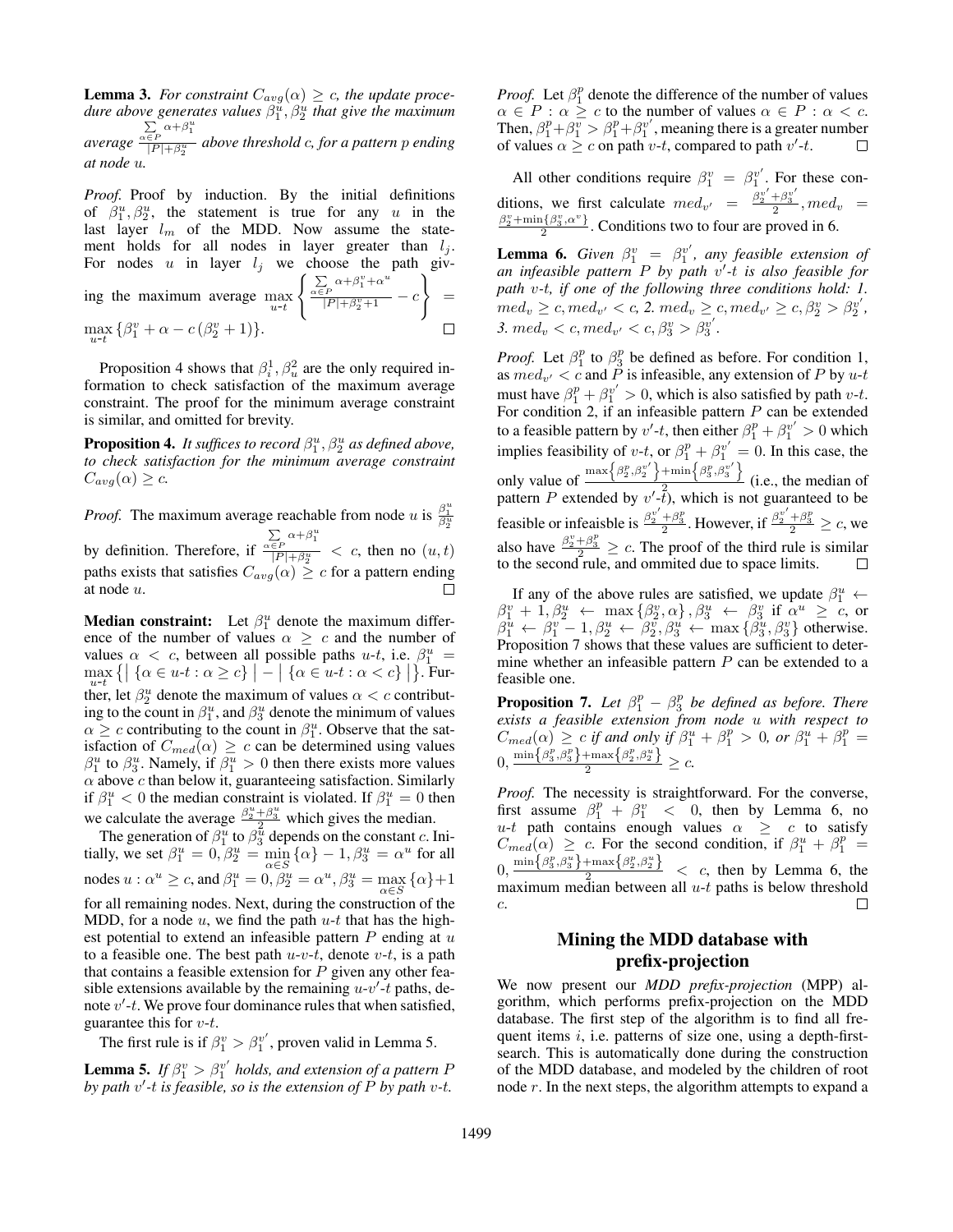frequent pattern generated in previous iterations. Using the stored information in the MDD, we prune extensions that cannot lead to a feasible pattern. In particular, for an infeasible pattern P ending at node  $u \in U$ , the algorithm uses the information stored at  $u$  to determine whether  $P$  may be extended to a feasible pattern. If a feasible extension does not exist, the search is pruned. Otherwise, pattern  $P$  is extended and investigated in future iterations.

In contrast to searching the database rows in prefixprojection, the MPP algorithm follows feasible paths in the MDD database. This leads to a more efficient search, as some infeasible extensions have been removed when constructing the MDD database. The trade-off is that finding paths corresponding to a sequence S requires a search on labels  $d_u$ ,  $a_u$ , thereby incurring additional computational cost. For efficient memory utilization, the MDD is not physically projected, but rather *pseudo projected* [\(Han et al. 2001\)](#page-7-28). In pseudo projection, only the initial  $SD$  is stored in memory, and search is initiated from "projection pointers" pointing to the MDD nodes.

In prefix-projection, all  $N$  sequences are searched in each iteration, and an item  $i \in I$  is frequent if its final count is at least  $\theta$ . As opposed to searching all N sequences, we propose to stop when it is guaranteed that an item  $i$  is not frequent. Let n denote the number of sequences searched so far when searching for i, and let  $Sup(P)$  denote the number of sequences that contain pattern  $P$ . We use the following proposition to detect that item  $i$  cannot be frequent, given a frequent pattern P:

**Proposition 8.** *If*  $n - Sup(i) > Sup(P) - \theta$ , *item i cannot be frequent in the projected database.*

*Proof.* The left-hand-side is the number of searched sequences that do not contain  $i$ , and the right-hand-side is the maximum number of sequences that do not contain  $i$  while it remains frequent.  $\Box$ 

Projecting the minimal prefix containing a pattern  $P$  (as done in SPM) is not sufficient for CSPM [\(Aoga, Guns, and](#page-7-10) [Schaus 2017\)](#page-7-10). Extensions from the minimal prefix may violate a constraint, while it may be the case that another larger prefix of the sequence satisfies such extensions. For example, the minimal prefix containing item  $C$  in sequence 3 of Table [1](#page-1-0) cannot be extended by item A under a constraint  $C_{gap}(time) \leq 3$ . However, extending the larger prefix containing  $C$  is feasible. We are thus required to store all prefixes and their extension at each iteration of MPP.

A time-consuming task of the general prefix-projection algorithm is to determine whether a specific item  $i$  exists in sequences of the projected database. To avoid searching the entire sequence for every item, [\(Aoga, Guns, and Schaus](#page-7-10) [2017\)](#page-7-10) store the last position of items  $i \in I$  for sequences  $S \in \mathcal{SD}$ . An MDD database enables search for the extension of all items  $i \in I$  simultaneously, resulting in more efficient search. That is, as opposed to searching for a specific item  $i$ , all children of node  $u$  are searched, and record the items which enable a feasible extension.

<span id="page-5-1"></span>

| Table 3: Five real-life datasets and their features. |
|------------------------------------------------------|
|------------------------------------------------------|

| $\mathcal{SD}$  | Ν       |        | M      | $avg( S )^*$ |
|-----------------|---------|--------|--------|--------------|
| Kosarak         | 837,206 | 41.001 | 2.498  | 9.3          |
| <b>MSNBC</b>    | 989.818 | 19     | 29,591 | 10.5         |
| Kosarak (small) | 59.261  | 20,894 | 796    | 9.2          |
| BMSWebView1     | 26,667  | 497    | 267    | 4.4          |
| BMSWebView2     | 52.619  | 3,335  | 161    | 6.3          |

\*Average length of sequences

### Numerical results

For our numerical tests, we use real-life click-stream bench-mark databases<sup>[2](#page-5-0)</sup>, listed in Table [3.](#page-5-1) We note that two of these databases, Kosarak and MSNBC, are considerably larger than those typically reported in the CSPM literature, with about 900,000 sequences of length up to 29,500, and containing up to 40,000 items. None of these standard benchmark datasets are annotated with attributes. To be able to evaluate our approach, we therefore generate three attributes of time, price, and quality, as follows. For the time attribute, we randomly generate a number between 0 and 600 seconds, to represent the time spent by users at each click. With a probability of 5%, we model the user leaving the session by setting the time between clicks to a value between 1 to 10 hours. For the price and quality attributes, we generate a number between 1 and 100 for each item  $i \in S, \forall S \in \mathcal{SD}$ .

All algorithms are coded in C++, with the exception of PPICt which is coded in Scala.<sup>[3](#page-5-2)</sup> All experiments are executed on the same PC with an Intel Xeon 2.33 GHz processor, 24GB of memory, using Ubuntu 12.04.5 as operating system. We limit all tests to use one core of the CPU. The MPP code is available and open source.<sup>[4](#page-5-3)</sup>

## Comparison with prefix-projection and constraint checks

Our first goal is to evaluate the impact of the MDD database and the associated constraint reasoning, especially in presence of more complex constraints. However, no other CSPM system accommodates constraints such as average and median and multiple item attributes. Because simple generateand-test (via post-processing) does not scale due to the size of the databases, we developed a prefix-projection algorithm for the original database, that can handle multiple item attributes and effectively prune the search space for anti-monotone constraints such as gap and maximum span. We name this algorithm Prefix-Projection with Constraint Checks (PPCC). PPCC operates by prefix-projection and extends a pattern  $P$  if it satisfies all anti-monotone constraints, and prunes the extension otherwise. For non-monotone constraints, PPCC extends infeasible patterns with the hope that a feasible super-pattern exists, and performs a constraint check at the end.

viger.com/spmf/index.php?link=datasets.php

<span id="page-5-0"></span><sup>2</sup> http://www.philippe-fournier-

<span id="page-5-3"></span><span id="page-5-2"></span> $3$ We thank the developers of PPICt for sharing their code. 4 https://github.com/aminhn/MPP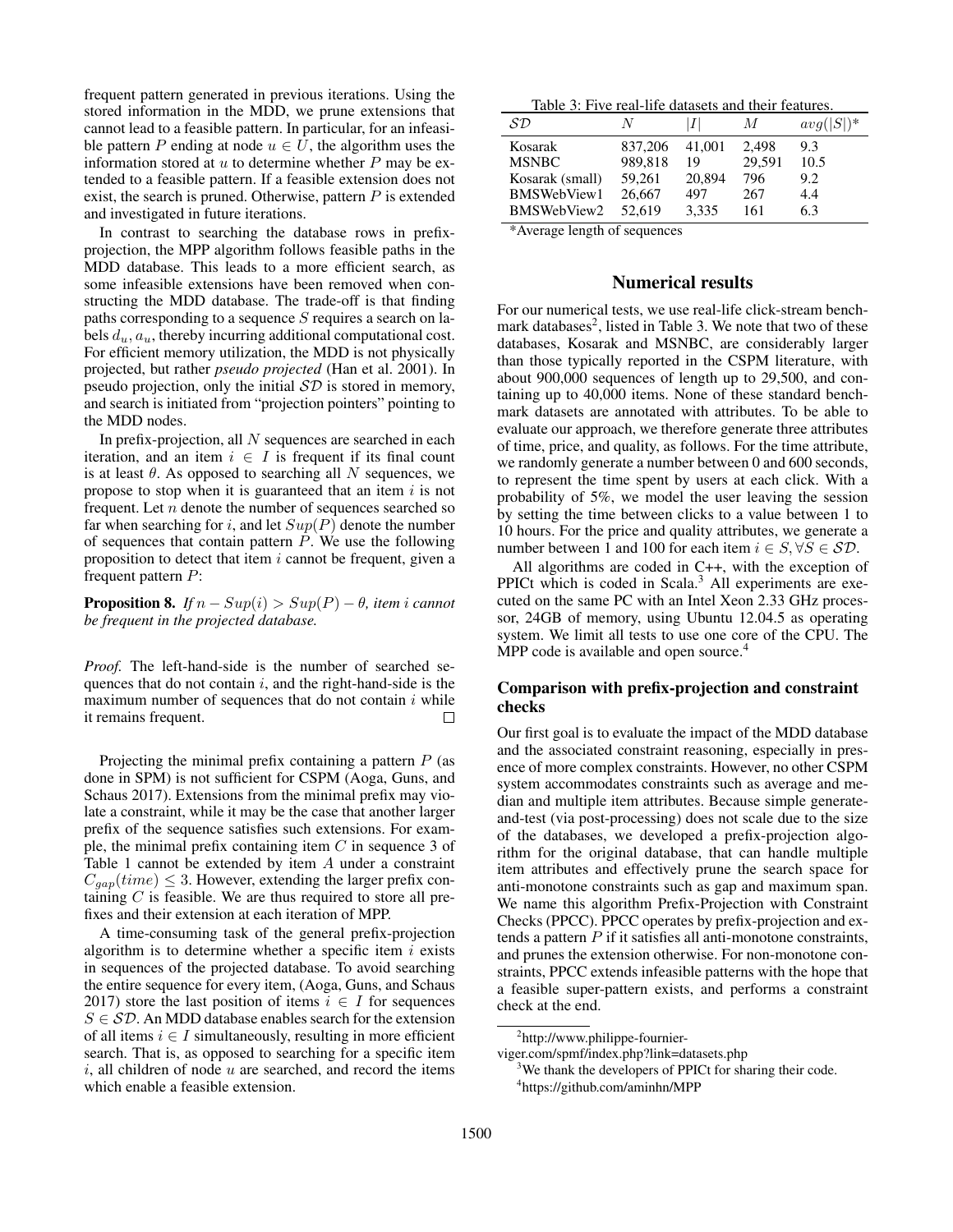

<span id="page-6-0"></span>Figure 3: Mining with constraints  $30 \leq C_{gap}(time) \leq 900,900 \leq C_{spn}(time) \leq 3600,30 \leq C_{avg}(price) \leq 1$  $900, 900 \leq C_{spn}(time) \leq 3600, 30 \leq C_{avg}(price) \leq$  $70, 40 \leq C_{med}(price) \leq 60, 40 \leq C_{avg}(quality) \leq$  $60, 30 \leq C_{med}(quality) \leq 70$ . Attributes and their corresponding constraints are added incrementally from 1 to 3.

In Figure [3](#page-6-0) we compare the performance of MPP and PPCC in terms of total CPU time (MDD construction plus mining algorithm), given minimum support (Min supp) as a percentage of the total number of sequences. The experiment uses three scenarios with constraints on one, two, and three attributes, respectively:

time:  $30 \le C_{gap}(time) \le 900, 900 \le C_{spn}(time) \le 3600,$ price:  $30 \leq C_{avg}(price) \leq 70, 40 \leq C_{med}(price) \leq 60,$ quality:  $40 \leq C_{avg}(quality) \leq 60, 30 \leq C_{med}(quality) \leq 70.$ 

Scenario one (PPCC1 and MPP1) only considers the time constraints. Scenario two (PPCC2 and MPP2) considers the time and price constraints. Scenario three (PPCC3 and MPP3) considers all time, price, and quality constraints. The results in Figure [3](#page-6-0) show that mining more constrained patterns takes more time for both methods. However, MPP is always more efficient than PPCC, and often considerably. For example, finding all frequent patterns with minimum support of 4% with all constraints (scenario three) in the MSNBC database takes PPCC about 4,000s while MPP only needs about 2,000s. Moreover, Table [4](#page-6-1) shows that the time required to construct the MDD database and generate constraint specific information is quite small. This indicates that our MDD database can be used to effectively and efficiently handle constraints such as average and median.

## Comparison with PPICt

We next compare our approach to the state-of-the-art CSPM algorithm PPICt, which is implemented in the CP frame-work OscaR<sup>[5](#page-6-2)</sup> [\(Aoga, Guns, and Schaus 2017\)](#page-7-10). PPICt accommodates a wide range of constraints, including gap and maximum span constraints, but is restricted to a single attribute. We therefore evaluate MPP and PPICt for mining patterns with the following gap and maximum span constraints over the time attribute:

 $30 \leq C_{gap}(time) \leq 90, \ \ 900 \leq C_{spn}(time) \leq 3600.$ 

Initial tests indicated that the PPICt code is unstable when executed on the full databases Kosarak and MSNBC. We therefore executed the codes on the smaller benchmark variant of Kosarak (which is also used in [\(Aoga, Guns, and](#page-7-10) [Schaus 2017\)](#page-7-10)), BMSWebView1, and BMSWebView2. The results are presented in Figure [4,](#page-6-3) which follows the same format as Figure [3.](#page-6-0)



<span id="page-6-3"></span>Figure 4: Mining with one item attribute (time) and constraints  $30 \leq C_{gap}(time) \leq 900, C_{spn}(time) \leq 3600$ .

<span id="page-6-1"></span>Table 4: Time (in seconds) required for MDD construction and information generation.

| Algorithm        |     | Kosarak MSNBC BMS2 BMS1 |                          | Kosarak(small) |
|------------------|-----|-------------------------|--------------------------|----------------|
| MPP1             |     | 45                      | $\overline{\phantom{a}}$ | -              |
| MPP <sub>2</sub> | 106 | 103                     | $\overline{\phantom{a}}$ | -              |
| MPP3             | 151 | 158                     | $\overline{\phantom{a}}$ | -              |
| <b>MPP</b>       | -   |                         | 0.5                      |                |

A first observation is that MPP and PPCC produce almost identical results, as they both benefit from the same pruning rules for anti-monotone constraints. The time required to build the MDD database, shown in Table [4,](#page-6-1) is made up by a faster prefix-projection algorithm due to implementing the gap constraints on the MDD itself. Both MPP and PPCC also outperform PPICt on Kosarak (small) and BMSWebview2, but all three methods perform similarly on BMSWebView1. However, PPICt uses significantly more memory, up to 14Gb, while MPP uses up to 1Gb, and PPCC consumes the lowest with at most 0.5Gb. We conclude that on this benchmark our approach is competitive with or more efficient than PPICt.

## Conclusion

In this paper, we developed a novel MDD representation for CSPM. We prove how constraint satisfaction is achieved for a number of constraints, including sum, average, and median, by storing constraint-specific information at the MDD nodes. Moreover, our approach is able to accommodate several item attributes with constraints, which occur frequently in real-world problems.

We embedded our MDD representation within a prefixprojection algorithm, called MPP, and performed an experimental evaluation on real-life benchmark databases with up to 980,000 sequences and 40,000 items. The results showed that the MPP mining algorithm is always more efficient than a prefix-projection algorithm with constraint checks. The benefits of MPP become larger as we increase the size of the database, the number of constraints, or the number of attributes. Although MPP is primarily designed for efficient constraint satisfaction of rich constraints and multiple item attributes, it remains competitive with a CP-based state-ofthe-art CSPM algorithm, for databases with only one item attribute and anti-monotone constraints.

<span id="page-6-2"></span><sup>5</sup> https://bitbucket.org/oscarlib/oscar/wiki/Home